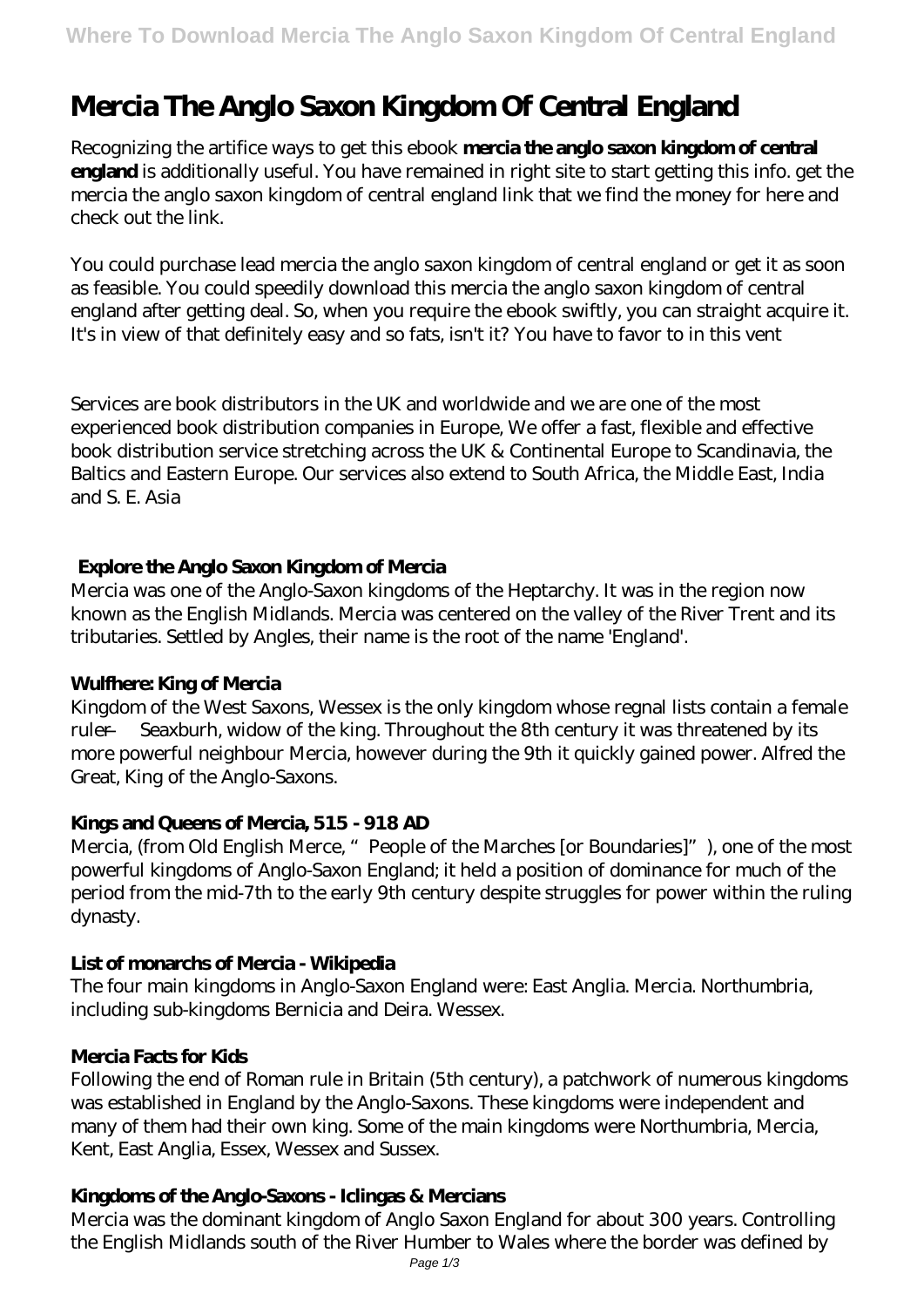## Offa's Dyke and incorporating London. A capital was established in Tamworth.

## **Mercia The Anglo Saxon Kingdom**

Mercia and the main Anglo-Saxon kingdoms at about 600 The next Mercian king, Penda , ruled from about 626 or 633 until 655. Some of what is known about Penda comes from the hostile account of Bede , who disliked him – both as an enemy to Bede's own Northumbria and as a pagan .

## **Early Anglo Saxon kingdoms - The British Library**

Mercia was one of the Anglo-Saxon kingdoms of the Heptarchy. It was in the region now known as the English Midlands. Mercia was centered on the valley of the River Trent and its tributaries. Settled by Angles, their name is the root of the name 'England'.

#### **Mercia - Wikipedia**

Mercia was one of the great seven Anglo-Saxon kingdoms of England, alongside East Anglia, Essex, Kent, Northumbria Sussex and Wessex. Based around its capital of Tamworth, Mercia went through rapid expansion throughout the 6th and 7th centuries to be one of the 'big three' kingdoms of England along with Northumbria and Wessex.

#### **Anglo-Saxon Kingdoms and Kings: Facts and Information ...**

Historian and author, John Hunt, explores the story of the Kingdom of Mercia in the first of a series of short videos to compliment his new book.

### **The 7 Great Kingdoms of the Anglo-Saxons | History Hit**

This article is part of a series on. the kings of Anglo-Saxon England. The Kingdom of Mercia was a state in the English Midlands from the 6th century to the 10th. For some two hundred years from the mid-7th century onwards it was the dominant member of the Heptarchy and consequently the most powerful of the Anglo-Saxon kingdoms.

#### **History of Anglo-Saxon England - Wikipedia**

Mercia is by now recognised as the overlord of the Ciltern Saxons, the Suthrige, and the Suth Seaxe. Northumbria has been fenced off, the East Engle are impotent, and Wulfhere is preparing for an advance to the Thames, pressing the West Seaxe and threatening to overshadow Kent. 673 - 675

## **The Anglo-Saxon Kingdom of Mercia**

Kingdom of Mercia The Kingdom of Mercia (c. 527-879 CE) was an Anglo- Saxon political entity located in the midlands of present-day Britain and bordered on the south by the Kingdom of Wessex, on the west by Wales, north by Northumbria, and on the east by East Anglia.

## **History West Midlands | Anglo Saxon Mercia**

By the time of King Æthelbald (reigned 716–757), Mercia was the most powerful Anglo-Saxon kingdom. One charter issued in the name of that king in 736 styles Æthelbald as 'king of the South English' and 'king of Britain'. Æthelbald's successor, King Offa (reigned 757–796), was even more powerful.

## **Mercia | historical kingdom, England | Britannica**

Mercia was converted to Christianity in the latter part of the seventh century, much later than